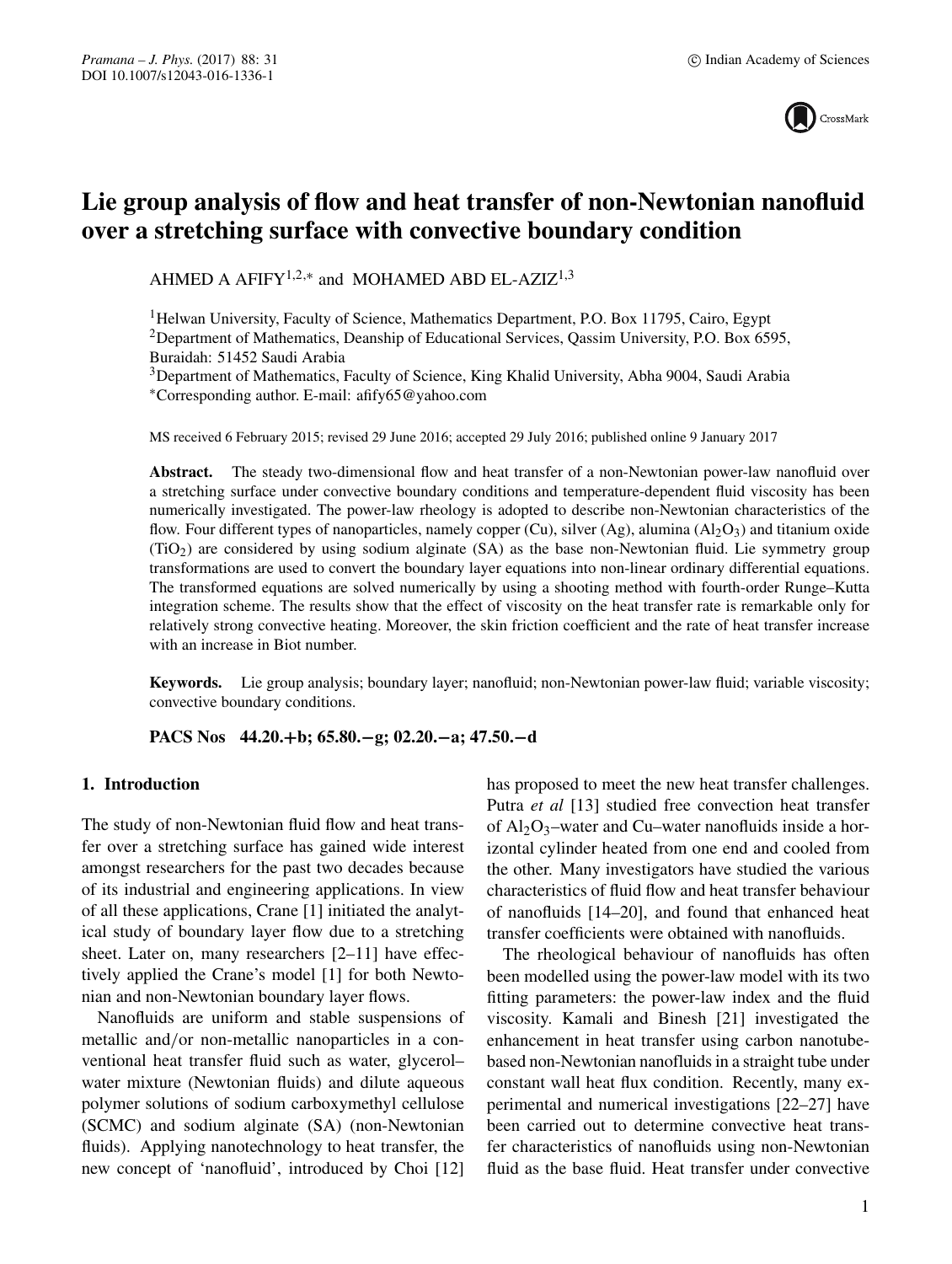boundary conditions plays a vital role in thermal energy storage, gas turbines, nuclear plants etc. In view of the above applications, Makinde and Aziz [28] investigated the boundary layer flow of a nanofluid past a stretching sheet under convective boundary condition. The analytical simulation of the problem of oblique stagnation point flow of a non-Newtonian fluid (Casson model) under convective boundary conditions is performed by Nadeem *et al* [29].

In all the above studies, the physical properties of the nanofluids were assumed to be constant. However, it is well known that the physical properties of the nanofluids may change with temperature. For heat transfer in fluids, heat generated by internal friction and the corresponding rise in the temperature affects the viscosity of the fluid, so that the fluid viscosity no longer is assumed to be constant. Abu-Nada [30] studied the effect of variable properties of  $Al_2O_3$ -water nanofluids on natural convection in an annular region. Vajravelu and Prasad [31] investigated the effects of variable fluid properties on the boundary layer flow and heat transfer of a nanofluid past a flat sheet. Recently, Afify and Bazid [32] analysed the boundary layer flow and transfer characteristics along a moving permeable surface immersed in nanofluids with temperature-dependent viscosity and viscous dissipation effects. To the best of our knowledge, the influences of convective boundary conditions and temperature-dependent fluid viscosity on flow and heat transfer characteristics of non-Newtonian power-law nanofluids over a non-linearly stretching surface have not been investigated. The results in our work may serve as a complement to the previous studies and provide useful information for engineering applications in medical arena as well as in electronics and transportations.



**Figure 1.** Physical model and coordinate system.

### **2. Formulation of the problem**

We consider a steady, laminar boundary layer of a power-law non-Newtonian nanofluid past a stretching surface. The surface is stretching with the velocity  $u_w(\bar{x})$  along the  $\bar{x}$ -direction while the  $\bar{y}$ -axis is taken normal to the surface, as shown in figure 1. The thermophysical nanofluid properties are assumed to be isotropic and constant, except for the fluid viscosity which is assumed to vary with temperature. The thermophysical properties of the nanofluid are given in table 1. The nanofluid is treated as a power-law non-Newtonian fluid under convective boundary conditions. The fluid is sodium alginate (SA) based nanofluid containing different types of nanoparticles: Copper (Cu), silver (Ag), alumina (Al<sub>2</sub>O<sub>3</sub>) and titania (TiO<sub>2</sub>). The nanofluid is assumed to be incompressible and the flow is assumed to be laminar. It is also assumed that the bottom surface of the stretching surface is heated by convection from a hot fluid of temperature  $T_f$  which provides a heat transfer coefficient  $h_f(\bar{x})$ . Under the usual boundary layer approximation, the governing boundary layer equations are:

$$
\frac{\partial \bar{u}}{\partial \bar{x}} + \frac{\partial \bar{v}}{\partial \bar{y}} = 0,\tag{1}
$$

$$
\bar{u}\frac{\partial\bar{u}}{\partial\bar{x}} + \bar{v}\frac{\partial\bar{u}}{\partial\bar{y}} = \frac{1}{\rho_{\rm nf}}\frac{\partial\tau_{\bar{x}\bar{y}}}{\partial\bar{y}},\tag{2}
$$

$$
\bar{u}\frac{\partial T}{\partial \bar{x}} + \bar{v}\frac{\partial T}{\partial \bar{y}} = \alpha_{\rm nf} \frac{\partial^2 T}{\partial \bar{y}^2}.
$$
 (3)

The boundary conditions are given by

$$
\bar{y} = 0: \bar{u} = \bar{u}_w(\bar{x}) = \left(\frac{\bar{x}}{L}\right)^{1/3} U_0, \quad \bar{v} = 0,
$$
  

$$
-k_f \frac{\partial \bar{T}}{\partial \bar{y}} = h_f\left(\frac{\bar{x}}{L}\right) (\bar{T}_f - \bar{T}(\bar{x}, 0)),
$$
  

$$
\bar{y} \to \infty: \bar{u} \to 0, \bar{T} \to T_\infty.
$$
 (4)

**Table 1.** Thermophysical properties of fluid and nanoparticles.

|                         |       |       | $\rho$ (kg/m <sup>2</sup> ) $C_p$ (J/kg) $k$ (W/mK) |
|-------------------------|-------|-------|-----------------------------------------------------|
| Sodium alginate (SA)    | 989   | 4175  | 0.6376                                              |
| Copper (Cu)             | 8933  | 385   | 401                                                 |
| Silver $(Ag)$           | 10500 | 235   | 429                                                 |
| Alumina $(Al2O3)$       | 3970  | 765   | 40                                                  |
| Titanium oxide $(TiO2)$ | 4250  | 686.2 | 8.9538                                              |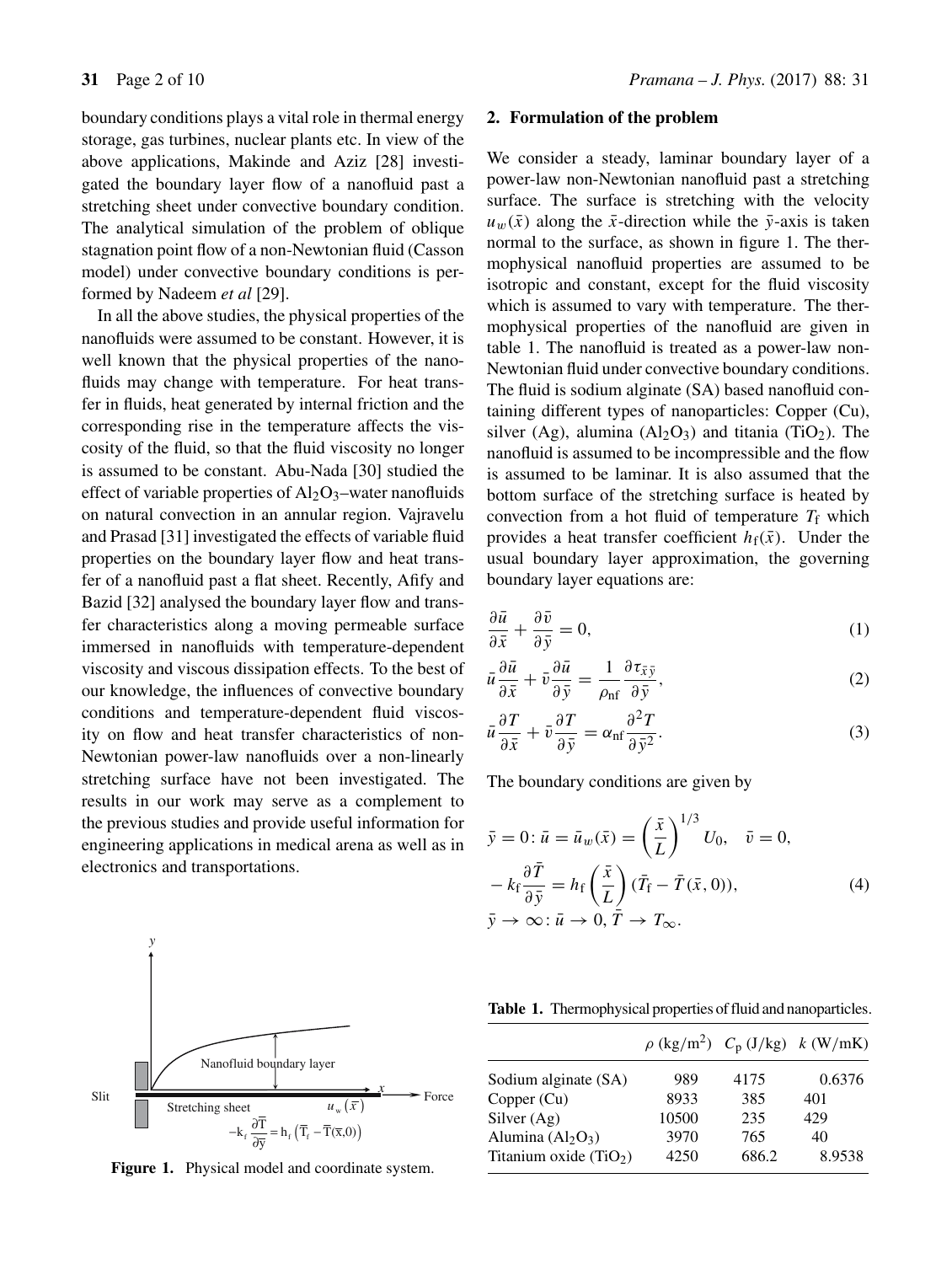The power-law model is used for the non-Newtonian fluid, according to which the relationship between the shear stress and the strain rate is given as follows:

$$
\tau_{\bar{x}\bar{y}} = -\mu_{\rm nf} \left( -\frac{\partial \bar{u}}{\partial \bar{y}} \right)^n.
$$
 (5)

When  $n = 1$ , the constitutive equation represents Newtonian fluid with the dynamic coefficient of viscosity  $\mu_f$ . If  $n \leq 1$  the fluid is said to be pseudoplastic (shear thinning fluids) and if  $n > 1$  it is called dilatant (shear thickening fluids). Substituting eq. (5) into eq. (2) we get

$$
\bar{u}\frac{\partial\bar{u}}{\partial\bar{x}} + \bar{v}\frac{\partial\bar{u}}{\partial\bar{y}} = -\frac{1}{\rho_{\rm nf}}\frac{\partial}{\partial\bar{y}}\left[\mu_{\rm nf}\left(-\frac{\partial\bar{u}}{\partial\bar{y}}\right)^n\right].\tag{6}
$$

The density, heat capacity and thermal diffusivity of the nanofluid are as follows [33]:

$$
\rho_{\rm nf} = (1 - \varphi)\rho_{\rm f} + \varphi\rho_{\rm s},
$$
  
\n
$$
(\rho C_{\rm p})_{\rm nf} = (1 - \varphi)(\rho C_{\rm p})_{\rm f} + \varphi(\rho C_{\rm p})_{\rm s},
$$
  
\n
$$
\alpha_{\rm nf} = \frac{k_{\rm nf}}{(\rho C_{\rm p})_{\rm nf}}.
$$
\n(7)

Wang *et al* [34] developed a model to predict the viscosity of nanofluid as follows:

$$
\mu_{\rm nf} = (1 + 7.3\varphi + 123\varphi^2)\mu_{\rm f}.\tag{8}
$$

The effective thermal conductivity of the nanofluid is determined using the Maxwell model [35] which is:

$$
\frac{k_{\rm nf}}{k_{\rm f}} = \frac{(k_{\rm s} + 2k_{\rm f}) - 2\varphi(k_{\rm f} - k_{\rm s})}{(k_{\rm s} + 2k_{\rm f}) + \varphi(k_{\rm f} - k_{\rm s})}.
$$
(9)

Here  $k_f$  is the thermal conductivity of the fluid,  $k_s$  is the thermal conductivity of the solid,  $\varphi$  is the volume fraction of the nanoparticle,  $\rho_f$  is the reference density of the fluid fraction,  $\rho_s$  is the reference density of the solid fraction,  $C_p$  is the specific heat,  $\mu_f$  is the cofficient of viscosity of the base fluid,  $u$  and  $v$  are the velocity components along the x- and the y-axes respectively.

It is worth mentioning that the viscosity of the base fluid sodium alginate (SA) is considered to vary with temperature. The temperature-dependent viscosity can be expressed as [36]

$$
\mu_{\rm f} = \mu_{\infty} \exp[-\beta_0(\bar{T} - T_{\infty})]. \tag{10}
$$

In relation (10),  $\beta = \beta_0 (T_f - T_\infty)$  is the viscosity parameter and  $T_{\infty}$  and  $\mu_{\infty}$  are the constant values of temperature and coefficient of viscosity far away from the surface, respectively. In view of relations (7), (8) and  $(10)$ , eqs  $(3)$  and  $(6)$  become

$$
\bar{u}\frac{\partial\bar{T}}{\partial\bar{x}} + \bar{v}\frac{\partial\bar{T}}{\partial\bar{y}} = \frac{k_{\rm nf}}{(\rho C_{\rm p})_{\rm nf}}\frac{\partial^2\bar{T}}{\partial\bar{y}^2}
$$
(11)

$$
\bar{u}\frac{\partial \bar{u}}{\partial \bar{x}} + \bar{v}\frac{\partial \bar{u}}{\partial \bar{y}} = -\frac{1}{(1-\varphi)\rho_f + \varphi\rho_s}
$$

$$
\times \frac{\partial}{\partial \bar{y}} \left[ (1+7.3\varphi + 123\varphi^2)\mu_\infty \right.
$$

$$
\times \exp[-\beta_0(\bar{T} - T_\infty)] \left( -\frac{\partial \bar{u}}{\partial \bar{y}} \right)^n \right]. \quad (12)
$$

# 2.1 *Lie symmetry analysis*

Introducing the following dimensionless variables as [37–39]  $1/(m+1)$ 

$$
x = \frac{\bar{x}}{L}, \quad y = \frac{\bar{y}}{L} \left( \frac{\rho_f U_0^{2-n} L^n}{\mu_\infty} \right)^{1/(n+1)}, \quad u = \frac{\bar{u}}{U_0},
$$

$$
v = \frac{\bar{v}}{U_0} \left( \frac{\rho_f U_0^{2-n} L^n}{\mu_\infty} \right)^{1/(n+1)}, \quad \theta = \frac{\bar{T} - T_\infty}{T_f - T_\infty}, \quad (13)
$$

and also introducing stream function  $\psi$  defined as

$$
u = \frac{\partial \psi}{\partial y} \quad \text{and} \quad v = -\frac{\partial \psi}{\partial x}.
$$
 (14)

In view of the relations  $(7)$ – $(10)$ ,  $(13)$  and  $(14)$ , continuity eq. (1) is satisfied. Also eqs (11) and (12) are transformed to

$$
\Delta_1 = \frac{\partial \psi}{\partial y} \frac{\partial^2 \psi}{\partial x \partial y} - \frac{\partial \psi}{\partial x} \frac{\partial^2 \psi}{\partial y^2} \n- \left( \frac{(1+7.3\varphi + 123\varphi^2) e^{-\beta \theta}}{(1-\varphi+\varphi(\rho_s/\rho_f))} \right) \n\cdot \left[ n \left( -\frac{\partial^2 \psi}{\partial y^2} \right)^{n-1} \frac{\partial^3 \psi}{\partial y^3} + \beta \frac{\partial \theta}{\partial y} \left( -\frac{\partial^2 \psi}{\partial y^2} \right)^n \right] = 0
$$
\n(15)

$$
\Delta_2 \equiv \frac{\partial \psi}{\partial y} \frac{\partial \theta}{\partial x} - \frac{\partial \psi}{\partial x} \frac{\partial \theta}{\partial y} - \frac{k_{\rm nf}/k_{\rm f}}{\left[1 - \varphi + \varphi \frac{(\rho C_{\rm p})_s}{(\rho C_{\rm p})_{\rm f}}\right]} \frac{1}{\Pr_{\infty}} \frac{\partial^2 \theta}{\partial y^2} = 0
$$
\n(16)

and the boundary conditions (4) take the form

$$
y = 0: \frac{\partial \psi}{\partial y} = x^{1/3}, \quad -\frac{\partial \psi}{\partial x} = 0,
$$
  

$$
\frac{\partial \theta}{\partial y} = -h_{f}(x) \frac{L}{k_{f}} \left( \frac{U_{0}^{2-n} L^{n}}{\nu_{\infty}} \right)^{-1/(n+1)} (1 - \theta)
$$
  

$$
y \to \infty: \frac{\partial \psi}{\partial y} = 0, \quad \theta = 0.
$$
 (17)

We introduce the following special form of Lie group transformations [40,41]:

$$
\Gamma: \begin{cases} x^* = x e^{\epsilon \alpha_1}, y^* = y e^{\epsilon \alpha_2}, \psi^* = \psi e^{\epsilon \alpha_3}, h_f^* = h_f e^{\epsilon \alpha_4}, \\ \theta^* = \theta e^{\epsilon \alpha_5}. \end{cases}
$$
\n(18)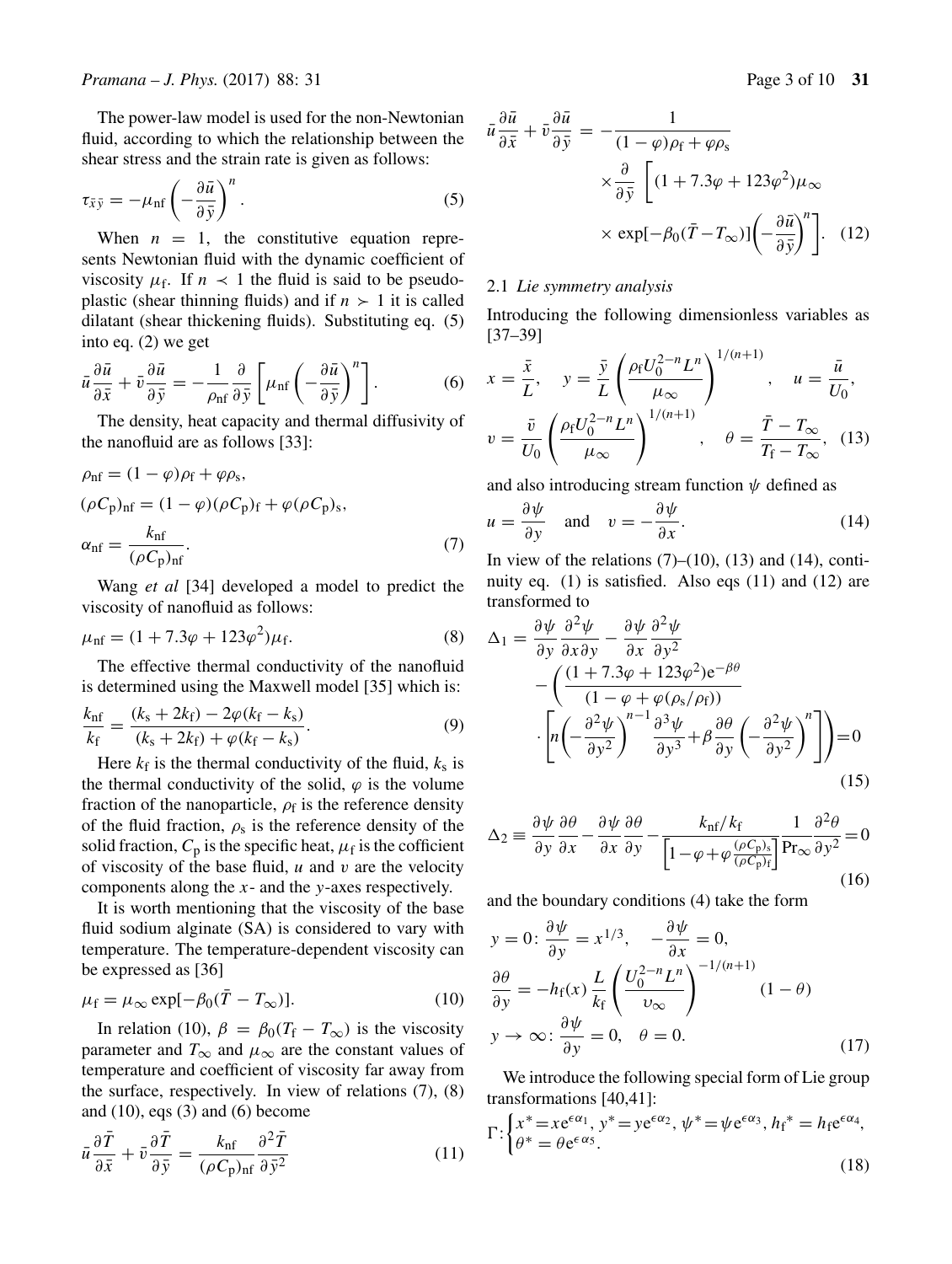Here,  $\epsilon$  is the parameter of the group and  $\alpha_i$  (*i* = 1, 2, ..., 5) are arbitrary real numbers whose interrelationship will be determined by our analysis. Equation (18) is considered as a point transformation which transforms the coordinates  $(x, y, \psi, h_f, \theta)$  to  $(x^*, y^*, \psi^*, h_f^*, \theta^*)$ . We now investigate the relationship among the exponents  $\alpha_i$  ( $i = 1, 2, ..., 5$ ) such that

$$
\Delta_j \left( x^*, y^*, \psi^*, \dots, \frac{\partial \psi^*}{\partial y^3} \right) = H_j \left( x, y, \psi, \dots, \frac{\partial^3 \psi}{\partial y^3}; \alpha \right) \times \Delta_j \left( x, y, \psi, \dots, \frac{\partial \psi}{\partial y^3} \right), \quad j = 1, 2. \tag{19}
$$

Equations (15) and (16) are invariant under the group of transformation  $\Gamma$  [42]. Using eq. (18), then eqs (15) and (16) become

$$
\Delta_{1} = \frac{\partial \psi^{*}}{\partial y^{*}} \frac{\partial^{2} \psi^{*}}{\partial x^{*} \partial y^{*}} - \frac{(1 + 7.3\varphi + 123\varphi^{2})e^{-\beta \theta^{*}}}{(1 - \varphi + \varphi(\rho_{s}/\rho_{f}))}
$$
  
\n
$$
\times \left[ n \left( -\frac{\partial^{2} \psi^{*}}{\partial y^{*2}} \right)^{n-1} \frac{\partial^{3} \psi^{*}}{\partial y^{*3}} + \beta \frac{\partial \theta^{*}}{\partial y^{*}} \left( -\frac{\partial^{2} \psi^{*}}{\partial y^{*2}} \right)^{n} \right]
$$
  
\n
$$
= e^{\epsilon (2\alpha_{3} - 2\alpha_{2} - \alpha_{1})} \left( \frac{\partial \psi}{\partial y} \frac{\partial^{2} \psi}{\partial x \partial y} - \frac{\partial \psi}{\partial x} \frac{\partial^{2} \psi}{\partial y^{2}} \right)
$$
  
\n
$$
- \left( \frac{(1 + 7.3\varphi + 123\varphi^{2})e^{-\beta \theta}}{(1 - \varphi + \varphi(\rho_{s}/\rho_{f}))} \right)
$$
  
\n
$$
\cdot \left[ n \left( -\frac{\partial^{2} \psi}{\partial y^{2}} \right)^{n-1} \frac{\partial^{3} \psi}{\partial y^{3}} e^{\epsilon (n\alpha_{3} - \alpha_{2}(2n+1))} \right]
$$
  
\n
$$
+ \beta \frac{\partial \theta}{\partial y} \left( -\frac{\partial^{2} \psi}{\partial y^{2}} \right)^{n} e^{\epsilon ((\alpha_{5} - \alpha_{2}) + (\alpha_{3} - 2\alpha_{2})n)} \right),
$$
  
\n(20)

$$
\Delta_2 = \frac{\partial \psi^*}{\partial y^*} \frac{\partial \theta^*}{\partial x^*} - \frac{\partial \psi^*}{\partial x^*} \frac{\partial \theta^*}{\partial y^*} \n- \left[ \frac{k_{\text{nf}}/k_{\text{f}}}{\left[1 - \varphi + \varphi[(\rho C_{\text{p}})_s / (\rho C_{\text{p}})_f] \right]} \frac{1}{\text{Pr}_{\infty}} \right] \frac{\partial^2 \theta^*}{\partial y^{*2}} \n= e^{\epsilon(\alpha_5 + \alpha_3 - \alpha_2 - \alpha_1)} \left( \frac{\partial \psi}{\partial y} \frac{\partial \theta}{\partial x} - \frac{\partial \psi}{\partial x} \frac{\partial \theta}{\partial y} \right) - e^{\epsilon(\alpha_5 - 2\alpha_2)} \n\times \left[ \frac{k_{\text{nf}}/k_{\text{f}}}{\left[1 - \varphi + \varphi[(\rho C_{\text{p}})_s / (\rho C_{\text{p}})_f] \right]} \frac{1}{\text{Pr}_{\infty}} \right] \frac{\partial^2 \theta}{\partial y^2}.
$$
\n(21)

The system remains invariant under the group transformation  $\Gamma$ , and the following relations among the parameters are deduced:

$$
2\alpha_3 - 2\alpha_2 - \alpha_1 = n\alpha_3 - \alpha_2(2n + 1) = \alpha_5 - \alpha_2 + (\alpha_3 - 2\alpha_2)n; \alpha_5 + \alpha_3 - \alpha_2 - \alpha_1 = \alpha_5 - 2\alpha_2.
$$
 (22)

The boundary conditions will be invariant under  $\Gamma$  if the following equations hold:

$$
\alpha_3 - \alpha_2 = \frac{1}{3}\alpha_1,\n\alpha_5 - \alpha_2 = \alpha_4 = \alpha_4 + \alpha_5.
$$
\n(23)

Solving eqs (22) and (23) gives

$$
\alpha_2 = \frac{1}{3}\alpha_1, \quad \alpha_3 = \frac{2}{3}\alpha_1, \quad \alpha_4 = -\frac{1}{3}\alpha_1, \quad \alpha_5 = 0.
$$
\n(24)

With these relationships among  $\alpha$ 's, the set of transformations  $\Gamma$ , reduces to:

$$
\Gamma: \begin{cases} x^* = x e^{\epsilon \alpha_1}, & y^* = e^{\epsilon (\alpha_1/3)} y, \ \psi^* = \psi e^{\epsilon (2\alpha_1/3)}, & \ \theta^* = \theta, \\ h_f^* = h_f e^{-\epsilon (\alpha_1/3)}. \end{cases} \tag{25}
$$

Expanding eq. (25) by Taylor's series in powers of  $\epsilon$  and keeping terms up to the order  $\epsilon$ , we get the characteristic equations:

$$
\frac{\mathrm{d}x}{x} = \frac{3\mathrm{d}y}{y} = \frac{3\mathrm{d}\psi}{2\psi} = \frac{\mathrm{d}\theta}{0} = \frac{-3\mathrm{d}h_{\mathrm{f}}}{h_{\mathrm{f}}}.\tag{26}
$$

# 2.2 *Similarity equations*

Solving the characteristic equations (21) we obtain,

$$
\eta = yx^{-1/3}, \quad \psi = x^{2/3} f(\eta), \n\theta = \theta(\eta), \quad h_f = (h_f)_0 x^{-1/3}.
$$
\n(27)

Substitution of eq. (27) into eqs (15) and (16) leads to the following similarity equations:

$$
n(-f'')^{n-1}f''' + \beta \theta'(-f'')^n
$$
  
+ 
$$
\frac{(1 - \varphi + \varphi(\rho_s/\rho_f))e^{\beta \theta}}{(1 + 7.3\varphi + 123\varphi^2)} \left(\frac{2}{3}ff'' - \frac{1}{3}f'^2\right) = 0,
$$
 (28)

$$
\left(\frac{k_{\rm nf}}{k_{\rm f}}\frac{1}{\Pr_{\infty}}\right)\theta'' + \frac{2}{3}\left((1-\varphi) + \varphi\frac{(\rho C_{\rm p})_s}{(\rho C_{\rm p})_{\rm f}}\right)f\theta' = 0,
$$
\n(29)

with the boundary conditions

$$
f' = 1, \quad f = 0, \quad \theta' = -\text{Bi}(1 - \theta) \quad \text{at } \eta = 0,
$$
  

$$
f' \longrightarrow 0, \quad \theta \longrightarrow 0 \quad \text{as } \eta \longrightarrow \infty.
$$
 (30)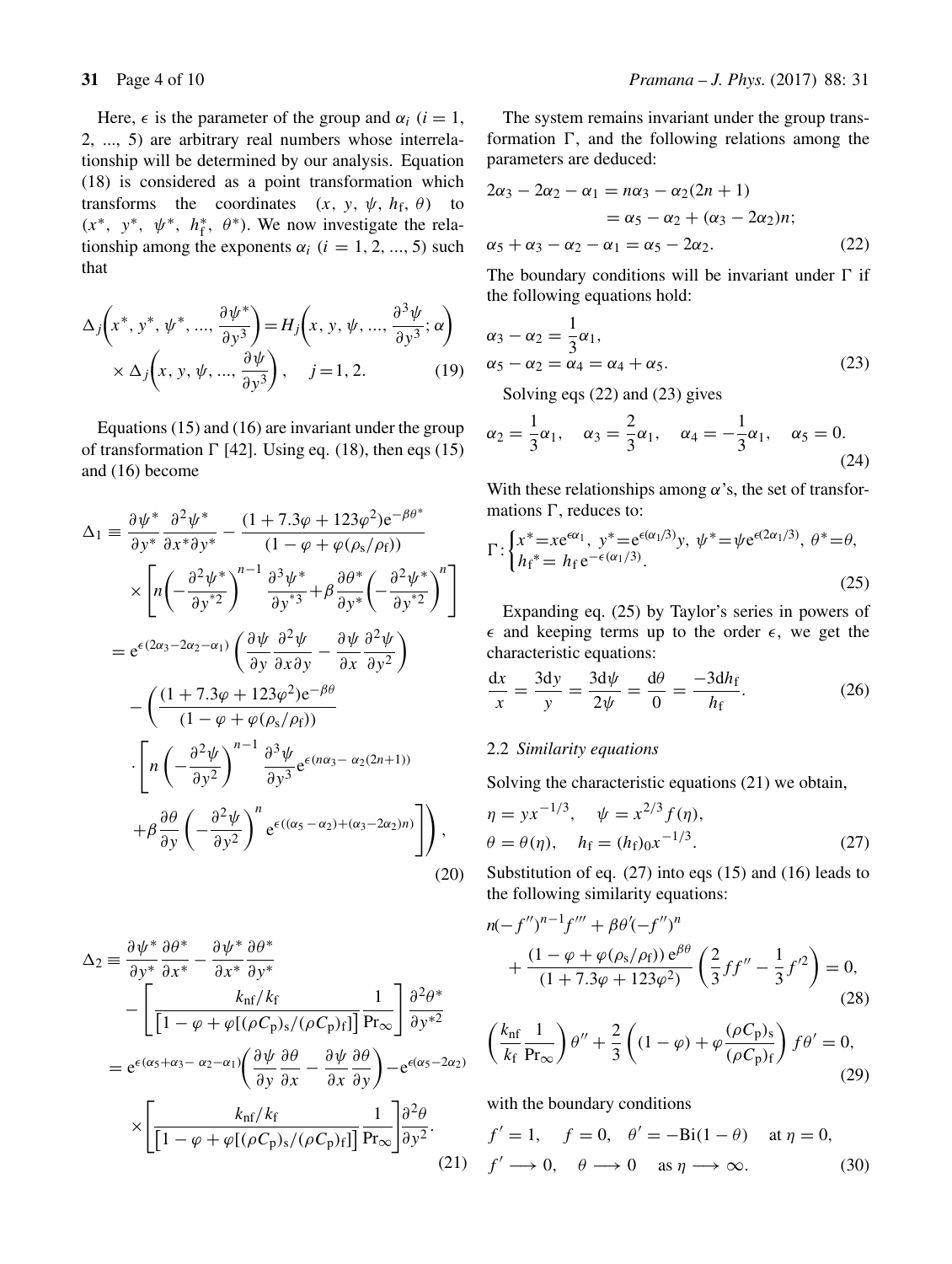The assumption of constant Prandtl number inside the boundary layer when the viscosity is temperature dependent, leads to unrealistic results [43,44]. Following Rahman *et al* [45] the Prandtl number is defined as

$$
Pr = \Pr_{\infty} e^{-2\beta\theta/(n+1)}.
$$
 (31)

For  $\beta = 0$ , therefore, the variable Prandtl number Pr is equal to the ambient Prandl number  $Pr_{\infty}$  and it is independent of the values of  $\beta$ . Substituting eq. (31) into eq. (29), we obtain

$$
\left(\frac{k_{\rm nf}}{k_{\rm f}}\right)\theta'' + \left[\frac{2}{3}\left((1-\varphi) + \varphi \frac{(\rho C_{\rm p})_s}{(\rho C_{\rm p})_{\rm f}}\right)f\theta'\right] \times \text{Pre}^{2\beta\theta/(n+1)} = 0,
$$
\n(32)

where the prime denotes differentiation with respect to  $\eta$ , f is the similarity function,  $\theta$  is the dimensionless temperature,

$$
\Pr_{\infty} = \frac{(\rho C_{\rm p})_{\rm f}}{k_{\rm f}} \left( \left(\frac{\mu_{\infty}}{\rho_{\rm f}}\right)^2 U_0^{3(n-1)} L^{1-n} \right)^{1/(n+1)}
$$

is the ambient Prandtl number,

$$
Pr = \frac{(\rho C_p)_f}{k_f} \left( \left( \frac{\mu_f}{\rho_f} \right)^2 U_0^{3(n-1)} L^{1-n} \right)^{1/(n+1)}
$$

is the variable Prandtl number,

$$
\beta = \beta_0 (T_{\rm f} - T_{\infty})
$$

is the viscosity variation parameter,

$$
Bi = (h_f)_0 \frac{L}{k_f} \left( \frac{U_0^{(2-n)} L^n}{\nu_{\infty}} \right)^{-1/(n+1)}
$$

is the Biot number,  $(h<sub>f</sub>)<sub>0</sub>$  is the heat transfer coefficient,  $n$  is the power-law index and  $L$  is the characteristic length. We also note that when  $\varphi = \beta = 0$  in the absence of energy equation, eq. (28) reduces to those of Andersson and Kumaran [46] with  $m = 1/3$  and Cortell [47,48] in the case of Newtonian fluid. The quantities of physical interest in this problem are skin friction coefficient and local Nusselt number, which are defined by

$$
Re_x^{1/(n+1)}C_f = 2(1+7.3\varphi+123\varphi^2)e^{-\beta\theta}(-f''(0))^n,(33)
$$
  
\n
$$
Re_x^{1/(n+1)}Nu_x = -\frac{k_{\text{nf}}}{k_f}\theta'(0),
$$
\n(34)

where  $\text{Re}_x = x^n u_w^{2-n} / v_\infty$  is the local Reynolds number.

### **3. Numerical procedure**

The nonlinear differential equations (28) and (32) along with the boundary conditions (30) form a twopoint boundary value problem (BVP) and are solved using the shooting method, by converting into an initial value problem (IVP). In this method, the system of eqs (28) and (32) is converted into the set of the following first-order system:

$$
f' = p, \quad p' = q,
$$
  
\n
$$
q' = \frac{-(-q)^{1-n}}{n} \left[ \beta z (-q)^n + \frac{(1 - \varphi + \varphi(\rho_s/\rho_f)) e^{\beta \theta}}{(1 + 7.3\varphi + 123\varphi^2)} \right]
$$
  
\n
$$
\times \left( \frac{2}{3} f q - \frac{1}{3} p^2 \right) ,
$$
\n(35)

$$
\theta' = z,\n z' = -(k_f/k_{\rm nf})\n\times \left[\frac{2}{3} \left(1 - \varphi + \frac{(\rho C_{\rm p})_s}{(\rho C_{\rm p})_{\rm f}} \varphi\right) f z\right] \Pr e^{2\beta \theta/(n+1)} (36)
$$

with the initial conditions,

$$
p(0) = 1
$$
,  $f(0) = 0$ ,  $\theta'(0) = -\text{Bi}(1 - \theta(0))$ . (37)

To solve eqs (35) and (36) with (37) as an IVP we must need the values for  $q(0)$ , i.e.  $f''(0)$  and  $\theta(0)$  but no such values are given. The initial guess values for  $f''(0)$  and  $\theta(0)$  are chosen and the fourth-order Runge– Kutta integration scheme is applied to obtain the solutions of (35) and (36) satisfying the initial conditions (37). Then we compare the calculated values  $f'(\eta)$  and  $\theta(\eta)$  at  $\eta_{\infty} = 15$  with the given boundary conditions  $f'(\eta_{\infty}) = 0$  and  $\theta(\eta_{\infty}) = 0$  and adjust the values of  $f''(0)$  and  $\theta'(0)$ , using 'secant method' to give better approximation for the solution. The step-size is taken as  $\Delta \eta = 0.01$ . The process is repeated until we get the results correct up to the desired accuracy of 10−<sup>5</sup> level, which fulfills the convergence criterion.

# **4. Results and discussion**

The set of nonlinear ordinary differential equations of (28) and (32) subject to the boundary conditions (30) are solved numerically by using the shooting method with fourth-order Runge–Kutta integration scheme. The local skin friction coefficient  $\text{Re}^{1/(n+1)}_{x}C_{f}$  and the local Nusselt number  $Nu_x/Re_x^{1/(n+1)}$  are computed in

**Table 2.** Values of  $(-f''(0))$  in the case of Newtonian fluid with  $\beta = \varphi = 0$ .

| Power-law index <i>n</i> Cortell [47] Cortell [48] Present result |          |          |          |
|-------------------------------------------------------------------|----------|----------|----------|
| n                                                                 | 0.677647 | 0.677647 | 0.677649 |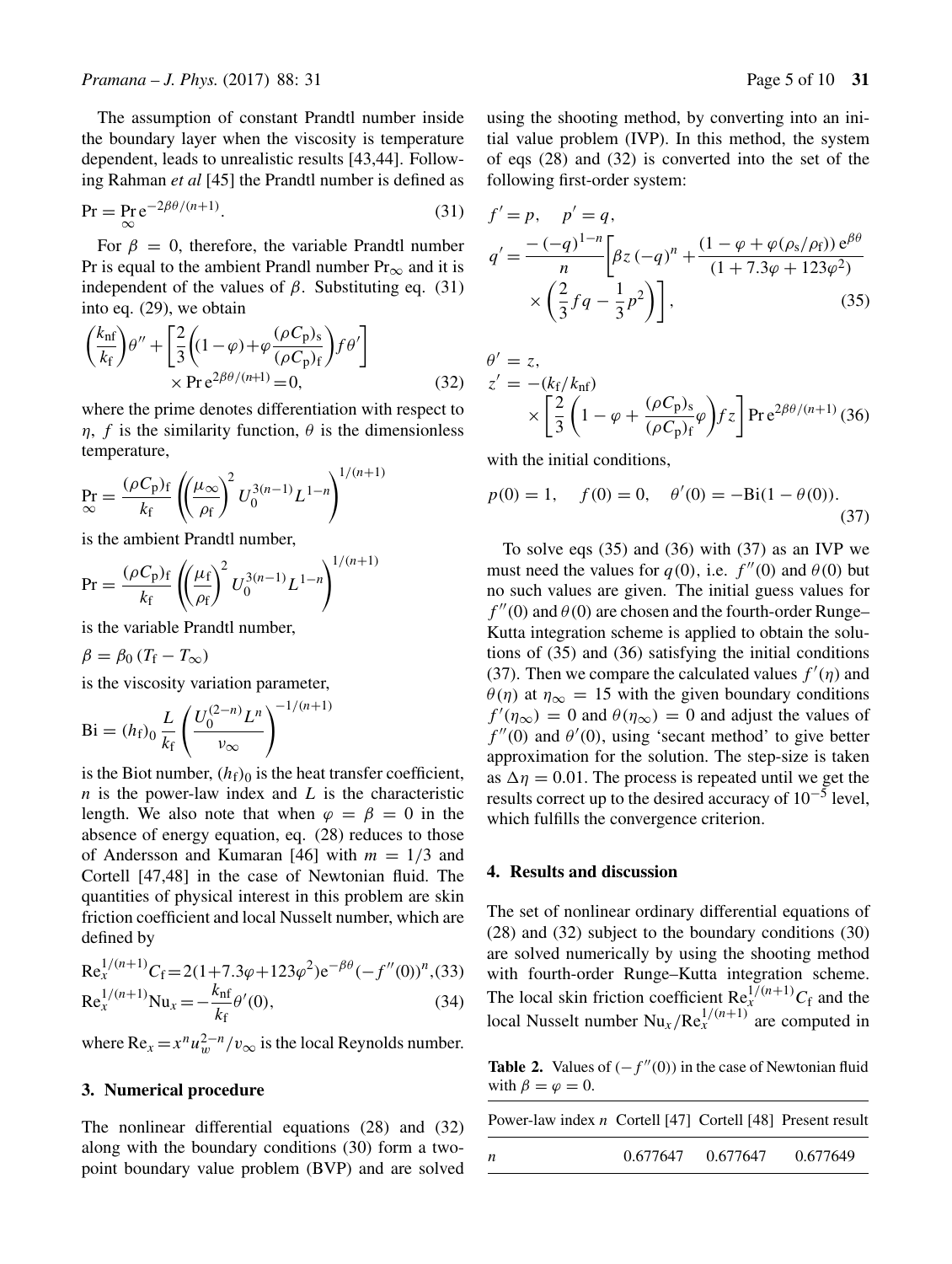terms of wall shear stress  $(-f''(0))^n$  and local rate of heat transfer  $-\theta'(0)$ , respectively. To assess the accuracy of the numerical method, we compared the values of the local skin friction  $(-f'')$  for  $n = 1$  and  $\beta = \varphi = 0$  with values obtained in [47,48]. The comparison given in table 2, shows excellent agreement. Numerical calculations were performed in the ranges  $0 \le \beta \le 0.6, 0 \le \varphi \le 0.1, 0.5 \le n \le 1.3$  and  $0.5 \le$ Bi  $\leq 40$  with 3.54  $\leq$  Pr<sub>∞</sub>  $\leq$  7.3. Figures 2–15 are drawn in order to see the influence of volume fraction of nanoparticles  $(\varphi)$ , power-law index  $(n)$ , viscosity  $(\beta)$  and Biot number (Bi) on the velocity distributions  $f'(\eta)$ , the temperature distributions  $\theta(\eta)$ , the local skin friction coefficient  $(-f''(0))^n$  and the local Nusselt number  $(-\theta'(0))$  for the steady two-dimensional boundary layer flow of Cu–sodium alginate nanofluid along a stretching surface. Figures 2 and 3 show the effects of volume fraction of the nanoparticles  $\varphi$  on the velocity and temperature distributions for both pseudoplastic and dilatant Cu–sodium alginate nanofluids. It is observed that the momentum boundary layer thickness and velocity distributions increase with an increase in



**Figure 2.** Velocity profiles for various values of  $\varphi$  and *n* with Bi = 1,  $\beta$  = 0.2 and Pr<sub>∞</sub> = 5.



**Figure 3.** Temperature profiles for various values of  $\varphi$  and *n* with Bi = 1,  $\beta$  = 0.2 and Pr<sub>∞</sub> = 5.

volume fraction of the nanoparticles. In addition, the thickness of the thermal boundary layer and the temperature distributions increase with an increase in volume fraction of the nanoparticles. On the other hand, the temperature distributions of the Cu–sodium alginate nanofluid is increased significantly compared to the regular fluid ( $\varphi = 0$ ) for both pseudoplastic and dilatant fluids. Physically, it is interesting to note that the temperature of the Cu–sodium alginate increases significantly because the copper nanoparticles in the fluid have high thermal conductivity. We also notice that the heat transfer rate of the Cu–sodium alginate nanofluid decreases with an increase in volume fraction of the nanoparticles as depicted in figures 12 and 13. These results are similar to those reported by Grosan and Pop [49]. Figures 4–6 show the effects of viscosity  $(\beta)$  and volume fraction of the nanoparticles  $(\varphi)$  on the variable Prandtl number, the velocity and the temperature distributions for both regular fluid ( $\varphi = 0$ ) and Cu–sodium alginate nanofluid. It is observed that the variable Prandtl number, the momentum boundary layer thickness and velocity distributions decrease with



**Figure 4.** Velocity profiles for different values of  $\beta$  and  $\varphi$ with  $n = 1.3$ ,  $\text{Bi} = 1$  and  $\text{Pr}_{\infty} = 5$ .



**Figure 5.** Temperature profiles for different values of  $\beta$ and  $\varphi$  with  $n = 1.3$ , Bi = 1 and Pr<sub>∞</sub> = 5.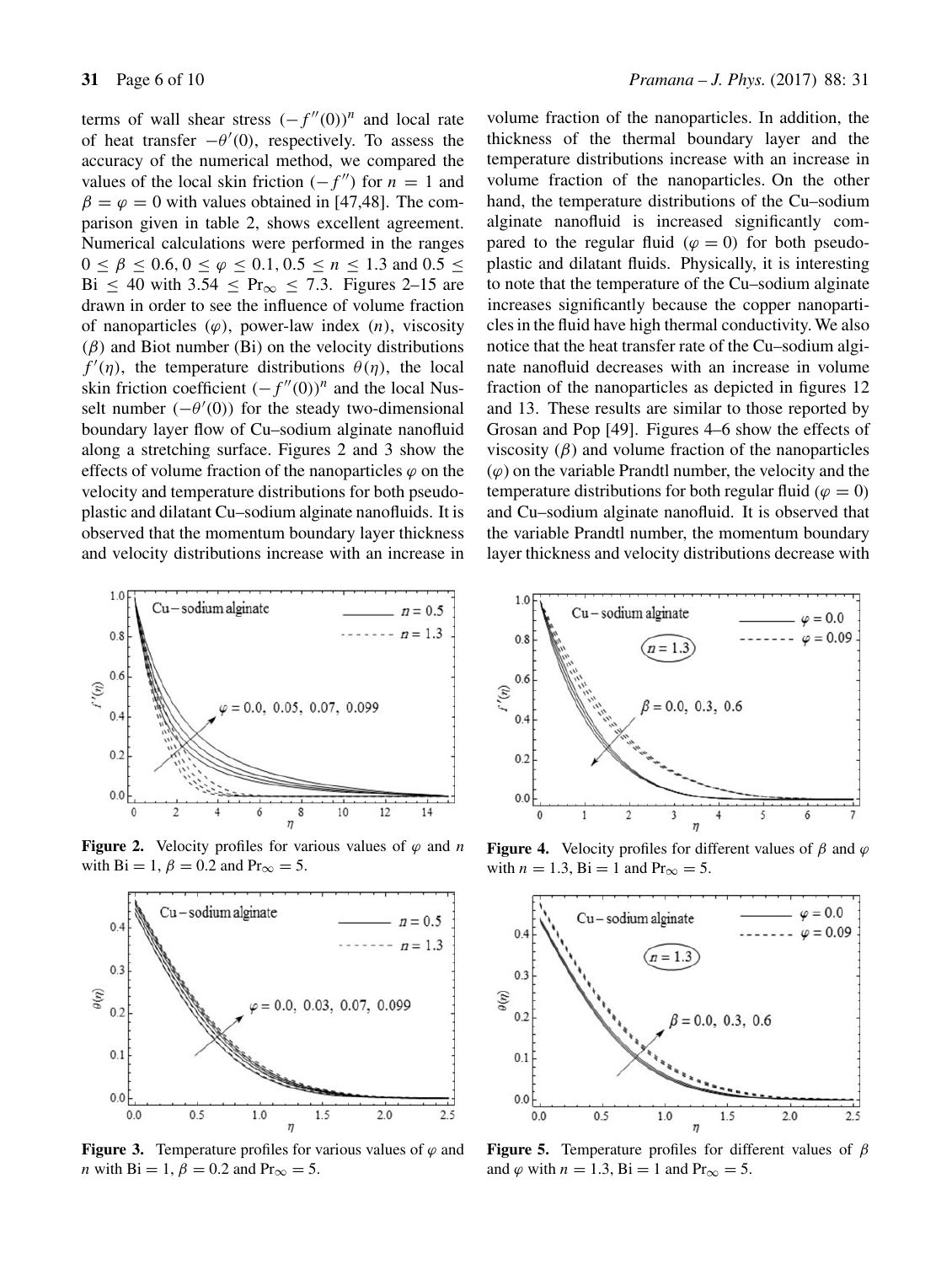an increase in the viscosity whereas the reverse trend is observed for the thermal boundary layer thickness and the temperature distributions. On the other hand, the velocity and the temperature distributions increase with an increase in the volume fraction of the nanoparticles whereas the reverse trend is observed for the variable Prandtl number. This is because the presence of nanoparticles leads to an increase in viscosity which in turn creates resistance to the fluid motion and enhances the temperature field. This agrees with the physical behaviour that the thermal conductivity increases with increase in the volume fraction of copper and then the thermal boundary layer thickness increases. Furthermore, the thickness of the thermal boundary layer in Cu–sodium alginate nanofluid is greater than that in pure fluid.

Figure 7 shows the effect of Biot number (Bi) on the temperature distributions for both regular fluid ( $\varphi = 0$ ) and Cu–sodium alginate nanofluid. It is observed that the temperature of the fluid and thermal boundary layer thickness increase with an increase in Biot number for both cases. On the other hand, the temperature of



Figure 6. Variation of Prandtl number (Pr) for different values of  $\beta$  and  $\varphi$  with  $n = 1.3$  and Bi = 1.



**Figure 7.** Temperature profiles for different values of Bi and  $\varphi$  with  $n = 1.3$ ,  $\beta = 0.2$  and Pr<sub>∞</sub> = 5.

the regular fluid is lower than the temperature of the Cu–sodium alginate nanofluid. This may be due to the fact that the thermal conductivity of the base fluid increases with the mixture of the solid nanoparticles. Figures 8–10 show the effects of viscosity  $(\beta)$ on the velocity and the temperature distributions for both pseudoplastic ( $n = 0.5$ ) and dilatant ( $n = 1.3$ ) nanofluids. It is observed that the momentum boundary layer thickness and the velocity distributions decrease with an increase in viscosity whereas the reverse trend is observed for the thermal boundary layer thickness and the temperature distributions. It is noteworthy that by increasing viscosity, the velocity profiles will be lower in dilatant nanofluid, than in pseudoplastic nanofluid. The variations of the local skin friction coefficient and the heat transfer rate with different types of nanoparticles (Cu, Ag, TiO<sub>2</sub> and  $Al_2O_3$ ) for both cases of pseudoplastic  $(n = 0.5)$  and dilatant nanofluids  $(n = 1.3)$  are represented in figures 11–13. It is noticed from figure 11, that the local skin friction coefficient decreases with increasing  $\varphi$  for different



**Figure 8.** Velocity profiles for different values of  $\beta$  and n with  $\varphi = 0.05$ , Bi=1 and Pr<sub>∞</sub> = 5.



**Figure 9.** Temperature profiles for different values of  $\beta$ with  $n = 0.5$ ,  $\varphi = 0.05$ ,  $\text{Bi} = 1$  and  $\text{Pr}_{\infty} = 5$ .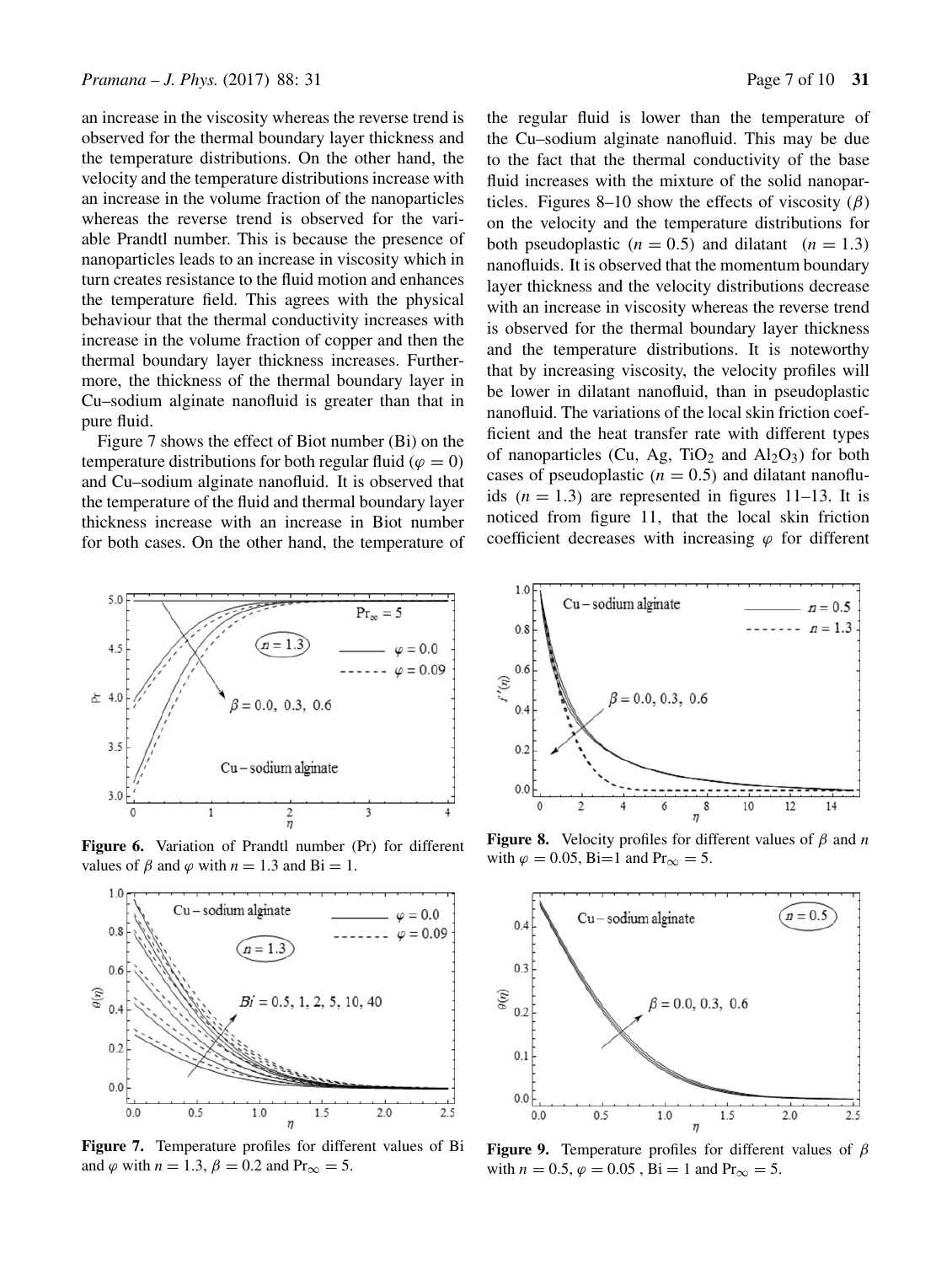types of nanoparticles. On the other hand, the lowest skin friction coefficient is recorded for the  $TiO<sub>2</sub>$ and  $Al_2O_3$ -sodium alginate nanofluids compared to other non-Newtonian nanofluids namely, Ag– and Cu– sodium alginate nanofluids. Furthermore, the skin friction coefficient of pseudoplastic nanofluid is greater than that of dilatant nanofluids. It is observed from figures 12 and 13, that the local Nusselt number decreases with increasing  $\varphi$  for different types of nanoparticles. In addition, it is observed that nanoparticles with low thermal conductivity (TiO<sub>2</sub> and  $Al_2O_3$ ) have better enhancement on heat transfer compared to Ag and Cu. These results are similar to those reported by Lin *et al* [27]. Variations of the local skin friction coefficient and the heat transfer rate for different values of Biot number and viscosity for both pseudoplastic and dilatant nanofluids are plotted in figures 14 and 15. It is found from figures 14 and 15, that the skin friction coefficient and the local Nusselt number increase by increasing the Biot number for Cu–sodium alginate nanofluid.



**Figure 10.** Temperature profiles for different values of  $\beta$ with  $n = 1.3$ ,  $\varphi = 0.05$ ,  $\text{Bi} = 1$  and  $\text{Pr}_{\infty} = 5$ .



**Figure 11.** Variation of  $(-f''(0))^n$  with  $\varphi$  for different types of nanoparticles and *n* when Bi = 1,  $\beta$  = 0.2 and  $Pr_{\infty} = 5.$ 

This agrees with the fact that the convective heat transfers from the hot fluid side on the surface to the cold nanofluid side by increasing the Biot number. This serves to increase both the skin friction coefficient and the heat transfer rate for Cu–sodium alginate nanofluid. From figure 14 it is clear that the skin friction coefficient  $(-f''(0))^n$  of both pseudoplastic and dilatant nanofluids is greatly increased with the increase in viscosity  $(\beta)$  and this is true for all values of Biot number (Bi). Further, for both pseudoplastic and dilatant nanofluids, the impact of Bi on  $(-f''(0))^n$  increases markedly as the viscosity increases (see figure 14).

In addition, it is interesting to note from figure 14 that a single value of  $(-f''(0))^n = 0.7920$  for a pseudoplastic and 0.5447 for dilatant nanofluid is obtained for all Bi values when  $\beta = 0$  (in the absence of variable viscosity). This is because eqs (28) and (32) are uncoupled when  $\beta = 0$ , i.e., the solution to the flow field are not affected by the thermal field when temperature-dependent viscosity is not taken into



**Figure 12.** Variation of  $-\theta'(0)$  with  $\varphi$  for different types of nanoparticles when Bi = 1,  $\beta$  = 0.2, Pr<sub>∞</sub> = 5 and *n* = 0.5.



**Figure 13.** Variation of  $-\theta'(0)$  with  $\varphi$  for different types of nanoparticles when Bi = 1,  $\beta$  = 0.2, Pr<sub>∞</sub> = 5 and *n* = 1.3.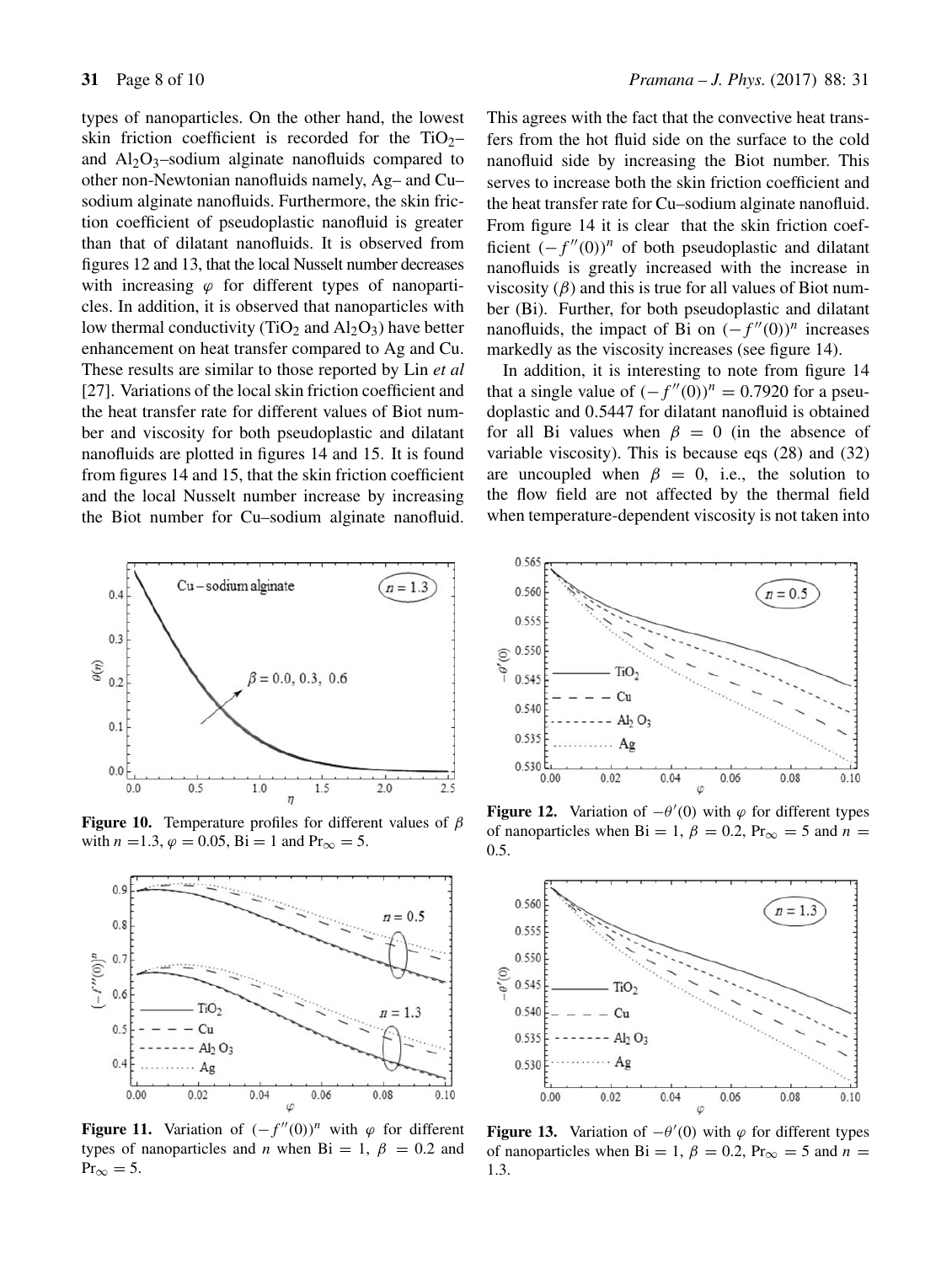

**Figure 14.** Variation of  $(-f''(0))^n$  with  $\beta$  for different values of Bi and *n* when  $\varphi = 0.05$  and Pr<sub>∞</sub> = 5.



**Figure 15.** Variation of  $-\theta'(0)$  with  $\beta$  for different values of Bi and *n* when  $\varphi = 0.05$  and Pr<sub>∞</sub> = 5.

account. On the other hand, figure 15 shows that the heat transfer rate of both pseudoplastic and dilatant nanofluids is insensitive to change in viscosity for relatively weak  $(Bi = 0.5, 1)$  convective heating while it decreases moderately by relatively strong  $(Bi = 2)$ convective heating on the back side of the plate. Physically, the viscosity of the base fluid decreases by increasing the temperature which in turn decreases the heat transfer rate. In contrast, an increase in viscosity  $\beta$  leads to an increase in skin friction coefficient of Cu–sodium alginate nanofluid. It is further noticed from figure 15, that for relatively high values of Biot number, the heat transfer rate of the pseudoplastic nanofluid is higher than that of the dilatant nanofluids up to  $\beta = 0.2$  whereas the situation is completely reversed for  $\beta > 0.2$  but this situation is insignificant for relatively small values of Biot number ( $Bi = 0.5, 1$ ). On the other hand, Biot number has a significant effect on the skin friction coefficient if viscosity is increased.

#### **5. Conclusions**

In the present paper, Lie symmetry group transformations are applied to find similarity solutions of boundary layer flow and heat transfer over a non-linearly stretching surface embedded in non-Newtonian nanofluids. The effects of convective boundary conditions, temperature-dependent fluid viscosity and the power-law index have been investigated. The results are discussed through graphs. It is observed that the heat transfer rate decreases with an increase in nanoparticle volume fraction for different types of non-Newtonian nanofluids. The nanoparticles with low thermal conductivity, alumina  $(AI_2O_3)$  and titania  $(TiO<sub>2</sub>)$ , can enhance the heat transfer better than copper (Cu) and silver (Ag). The skin friction coefficients for both pseudoplastic and dilatant nanofluids increase greatly with an increase in viscosity  $\beta$ . It is noticed that the heat transfer rates for both pseudoplastic and dilatant nanofluids are insensitive to change in viscosity  $\beta$ for lower values of Biot number  $(Bi = 0.5, 1)$  while it increases moderately with higher values of Biot number  $(Bi = 2)$ . The skin friction coefficient and the rate of heat transfer increase with an increase in Biot number (Bi) for Cu–sodium alginate nanofluid. The velocity and temperature distributions increase with an increase in volume fraction whereas the opposite effects occur with the variable Prandtl number. It is further noticed that the variable Prandtl number and velocity distributions decrease with an increase in viscosity  $\beta$  whereas the reverse trend is observed for temperature distributions.

#### **Acknowledgements**

The authors are very thankful to the reviewers for their encouraging comments and constructive suggestions to improve the presentation of this manuscript.

# **References**

- [1] L J Crane, *Z. Angew. Math. Phys.* **21**, 645 (1970)
- [2] P S Gupta and A S Gupta, *Can. J. Chem. Eng.* **55**, 744 (1977)
- [3] L J Grubka and K M Bobba, *ASME J. Heat Transfer* **107**, 248 (1985)
- [4] N Bachok, A Ishak and R Nazar, *Meccanica* **46**, 935 (2011)
- [5] L Zheng, L Wang and X Zhang, *Commun. Nonlinear Sci. Numer. Simul.* **16**, 731 (2011)
- [6] E H Aly and K Vajravelu, *Appl. Math. Comput.* **232**, 191 (2014)
- [7] H I Andersson, K H Bech and B S Dandapat, *Int. J. Non-Linear Mech.* **27**, 929 (1992)
- [8] R Cortell, *Appl. Math. Comput.* **168**, 557 (2005)
- [9] S-J Liao, *J. Fluid Mech.* **488**, 189 (2005)